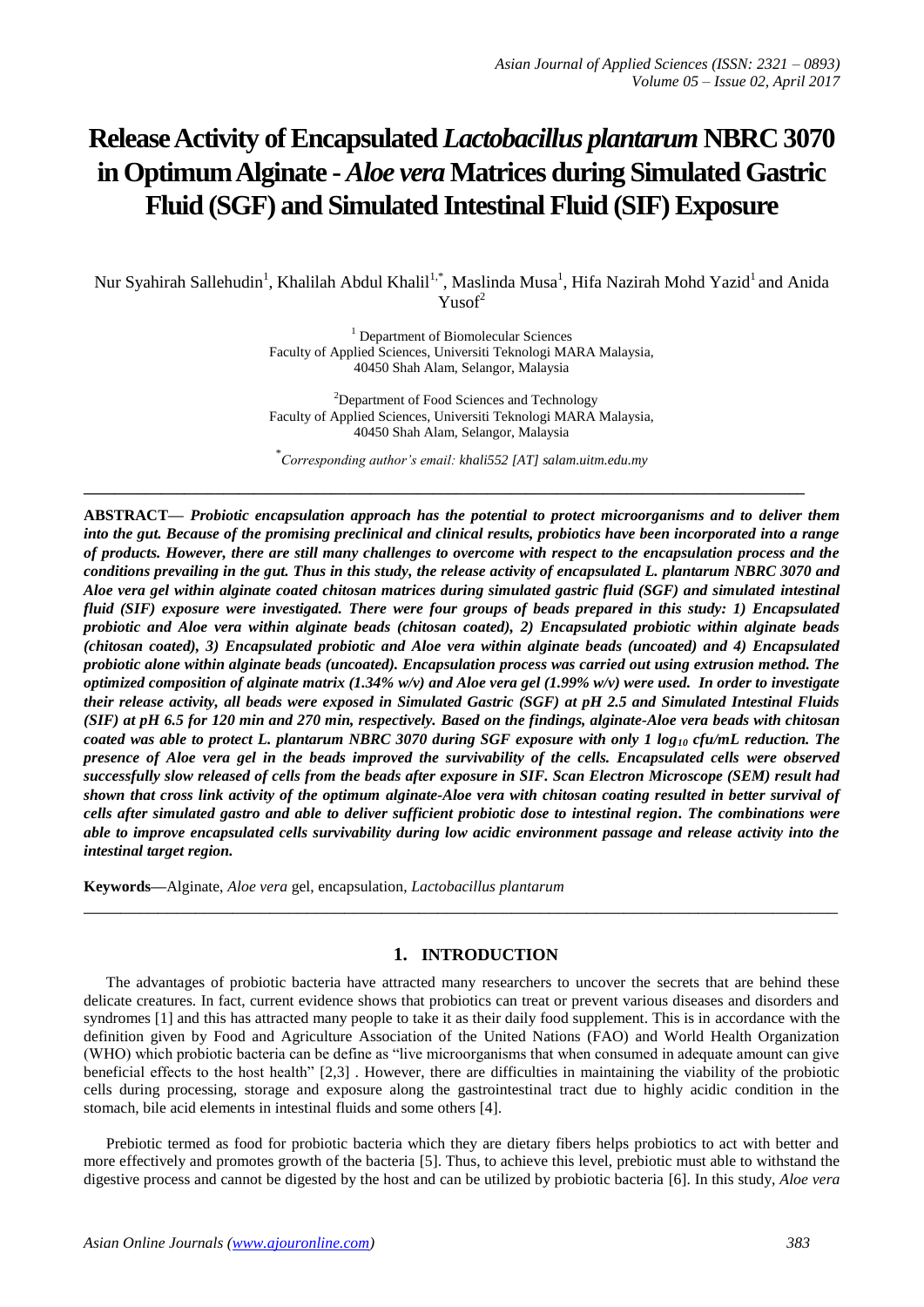gel has been selected to be a prebiotic source because it has been proven that *Aloe vera* contain high level of carbohydrate which lead to be a potential prebiotic source and this have been proven by Nazirah et al., 2013 [7]. Hence, combination of both probiotic and prebiotic (synbiotic) can help maintain the life of the bacteria and as an increase to precautions taken when they travel along the gastrointestinal tract (GUT). The major problem is maintaining the cells viability during transit through gastrointestinal tract with low acidic environment before reaching to the target area. Thus, encapsulation approach was commonly used [8].

As mentioned earlier, prebiotics act as a food however, cannot protect the probiotic bacteria. Hence, the encapsulation process acts as a delivery tool for the bacteria to the desired place within the GUT. The most basic technique (extrusion technique method) for encapsulation process was used using alginate as the main supporting material. Alginate has the benefits of being non-toxic to the cells and it is accepted for food additive.

The aim of this work was to determine the effect of optimized co-encapsulation matrix between alginate, *L. plantarum* NBRC 3070 and *Aloe vera* gel on the survival and release activity of the encapsulated cells during simulated gastrointestinal tract exposure. The concentration of the optimized beads was used based on our previous studied [9].

#### **2. MATERIALS AND METHODS**

#### *2.1 Microorganism Preparation*

Microorganism, *Lactobacillus plantarum* NBRC 3070 was used in this study. The inoculum was prepared using de man Rogosa and Sharpe (MRS) broth (LabM Limited, Lancashire, United Kingdom) and cultivated at  $37^{\circ}$ C for 24 h under anaerobic condition. The resulting cultures (50% v/v) were then transferred into 5 mL new MRS broth and incubated for 18 h under the same condition to obtain a cell density of about  $10^8$  colony forming units (CFU)/mL. Culture were harvested by centrifugation at 6000 rpm at  $4^{\circ}$ C for 15 min and then the cells suspensions were mixed with new 5 mL MRS broth for further experiment.

#### *2.2 Encapsulation of L. plantarum NBRC 3070*

The capsules were prepared by using extrusion technique as described by Krasaekoopt et al. 2003 [10] with a modification using response surface methodology (RSM). Sodium alginate (1.34% w/v) was mixed with 24.4 mL in distilled water and sterilized at 121°C for 15 min. After cooling, cell suspension with volume of 5 mL in MRS broth was mixed in alginate solution together with *Aloe vera* gel at the concentration of 2.0% (v/v) in order to make a final volume of the mixture up to 30 mL. During the encapsulation process, the mixture was left stirred to ensure all compositions were well mixed. Then by using syringe (21G) this mixture was extruded into 200 mL of hardening solution, CaCl<sub>2</sub> to form capsule beads. The beads formed were then allowed to harden for 1 h before transferred into 100 mL of 1.0% (w/v) chitosan which act as coating material. The beads were then harvested, filtered and washed with sterile distilled water and ready for further analysis. *L. plantarum* NBRC 3070 encapsulated in alginate and coated chitosan was used as a positive control.

#### *2.3 Encapsulation yield (%)*

Enumeration of encapsulated *L. plantarum* NBRC 3070 from both matrices (with chitosan coating and without chitosan coating were carried out. They were enumerated on the de Man Rogosa Sharpe (MRS) agar by using pour plate technique. To determine encapsulation yield (EY) i.e. the number of bacterial cells that survived the process and encapsulated inside the microcapsules was calculated as follows:

$$
EY = (N/N_0) \times 100
$$

Where  $N_0$  is the number of viable bacteria in CFU/mL of culture and N is the number of viable bacteria in CFU/g of microcapsules.

#### *2.4 Preparation of Simulated Gastric Fluid (SGF) and Simulated Intestinal Fluid (SIF)*

Simulated Gastric Fluid (SGF) and Simulated Intestinal Fluid (SIF) were prepared manually as described by Annan *et al*., 2008 [11]. For SGF preparation, 0.1 g of HCl mixed with 0.16 g of pepsin in 50 mL of distilled water and the pH was adjusted to 2.5 with hydrochloric acid. While for SIF, 0.225 g of bile salt been added to 0.05 g of pancreatin in 50 mL of distilled water and NaOH was used to adjust pH to 6.5. Both solutions were filtered with 0.45µm pore size of filter paper to give a sterile solution.

#### *2.5 Survival of L. plantarum NBRC3070 in SGF and SIF*

Approximately 1 g beads were placed in universal bottle containing SGF and incubated anaerobically at 37°C. Beads were harvested every 30 min for 2 h of incubation period. Subsequently, those 1 g beads were continue transferred into SIF and further incubated for 4 h. Sampling of beads from SIF was carried out every 1 h of incubation period. Survival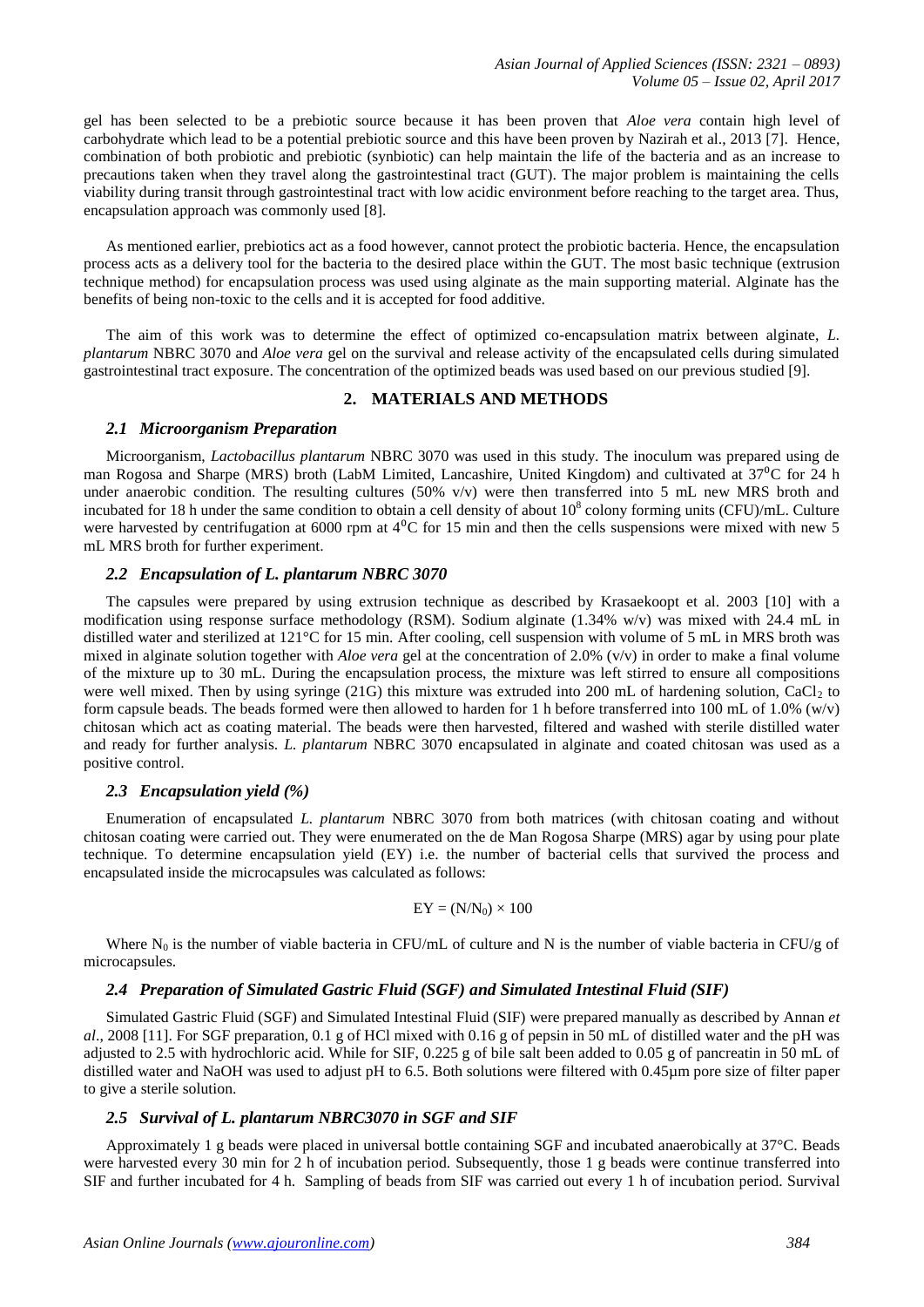of encapsulated bacteria was determined by spread plate count on MRS agar after 48 h of incubation.

The shape and surface characteristics of the beads are determined by scanning electron microscope (SEM) in conditions: 1) after 2 h exposure in SGF and 2) after 2 h exposure in sequential incubation from SGF to SIF.

### *2.6 Statistical Analysis*

The statistical analysis was performed using MINITAB version (Minitab Inc., PA, and United States). One-way ANOVA was used to examine significant differences between the normally distributed data.

#### **3. RESULTS AND DISCUSSION**

Entrapments of *L. plantarum* NBRC 3070 in four combination encapsulating matrices (alginate, *Aloe vera* and chitosan) were determined. Based on the results obtained, it can be observed that all encapsulating matrices were able to entrap the cells ranging from 66.1 to 73.7% (Table 1) and there were no significant differences ( $p$ >0.05) between coated and uncoated beads in encapsulation yield. Our findings indicated that the average yield of all samples after encapsulation and coating was 70.79%. These findings were in agreement with the results of Ling *et al*., in 2013 [12] by using extrusion method.

**Table 1:** The entrapment of *L. plantarum* NBRC 3070 (log<sub>10</sub> cfu/mL) in *Aloe vera* and alginate (with and without chitosan coated) before SGF and SIF exposure.

|                                                                                                      | Initial L. plantarum<br><b>NBRC 3070</b><br>concentrations<br>(prior to encapsulation) | Entrapped L. plantarum<br><b>NBRC 3070</b><br>concentrations | Entrapment of L.<br>plantarum NBRC 3070<br>concentration $(\% )$ |
|------------------------------------------------------------------------------------------------------|----------------------------------------------------------------------------------------|--------------------------------------------------------------|------------------------------------------------------------------|
| L. plantarum NBRC 3070<br>entrapped within Aloe<br>$\nu era$ + alginate + coated<br>chitosan         | $*12.67 \pm 0.06^{\circ}$                                                              | $9.18 \pm 0.98^{\text{a}}$                                   | $72.5^{\text{a}}$                                                |
| L. plantarum NBRC 3070<br>entrapped within alginate<br>$+$ coated chitosan                           | $12.39 \pm 0.84^a$                                                                     | $8.78 \pm 0.20$ <sup>a</sup>                                 | 70.8 <sup>a</sup>                                                |
| L. plantarum NBRC 3070<br>entrapped within Aloe<br>$\nu era$ + alginate (without<br>coated chitosan) | $11.99 \pm 1.30^a$                                                                     | $8.84 \pm 0.11$ <sup>a</sup>                                 | 73.7 <sup>a</sup>                                                |
| L. plantarum NBRC 3070<br>entrapped within alginate<br>(without coated chitosan)                     | $12.79 \pm 0.11^a$                                                                     | $8.45 \pm 0.44$ <sup>a</sup>                                 | 66.1 <sup>a</sup>                                                |

Note: \*Mean in the same column followed by different lowercase letters are significantly different (p<0.05). The symbols  $\pm$  indicate the standard deviation based on duplicate experiments.

The viability of entrapped *L. plantarum* NBRC 3070 within alginate and *Aloe vera* encapsulating matrices (coated and uncoated chitosan) during 120 and 270 minutes of incubation in the simulated gastric (SGF) and simulated intestinal (SIF), respectively were shown in Figure 1. As illustrated, the survival of entrapped *L. plantarum* NBRC 3070 was decreased throughput 120 min of SGF exposure. The survival of the entrapped cells within alginate-*Aloe vera*- chitosan coated beads was slightly decreased from 8.80 log<sub>10</sub> cfu/mL to 7.12 log<sub>10</sub> cfu/mL after 120 min in SGF. Meanwhile, 2 log<sup>10</sup> cfu/mL cells reduction can be observed from both, uncoated alginate-*Aloe vera* beads and alginate coated beads. Exposure to SGF resulted in a considerable decreased in the total number of entrapped *L. plantarum* NBRC 3070 within uncoated alginate beads. Findings from this study, shows that the presence of *Aloe vera* in encapsulating matrices can play an important rule to sustain the survivability of the cells within beads. This might be due to prebiotic effect of *Aloe vera* as it is rich in acemanan and able to improve probiotic populations in gastrointestinal region [13]. Besides, researchers also reported that entrapped cells in beads are better protected in the presence of prebiotics [14, 15]. Moreover, encapsulation in chitosan coated able to protect the cells in low acidic environment as alginate alone did not effectively protect the entrapped cells due to porosity of alginate in acidic environment [16].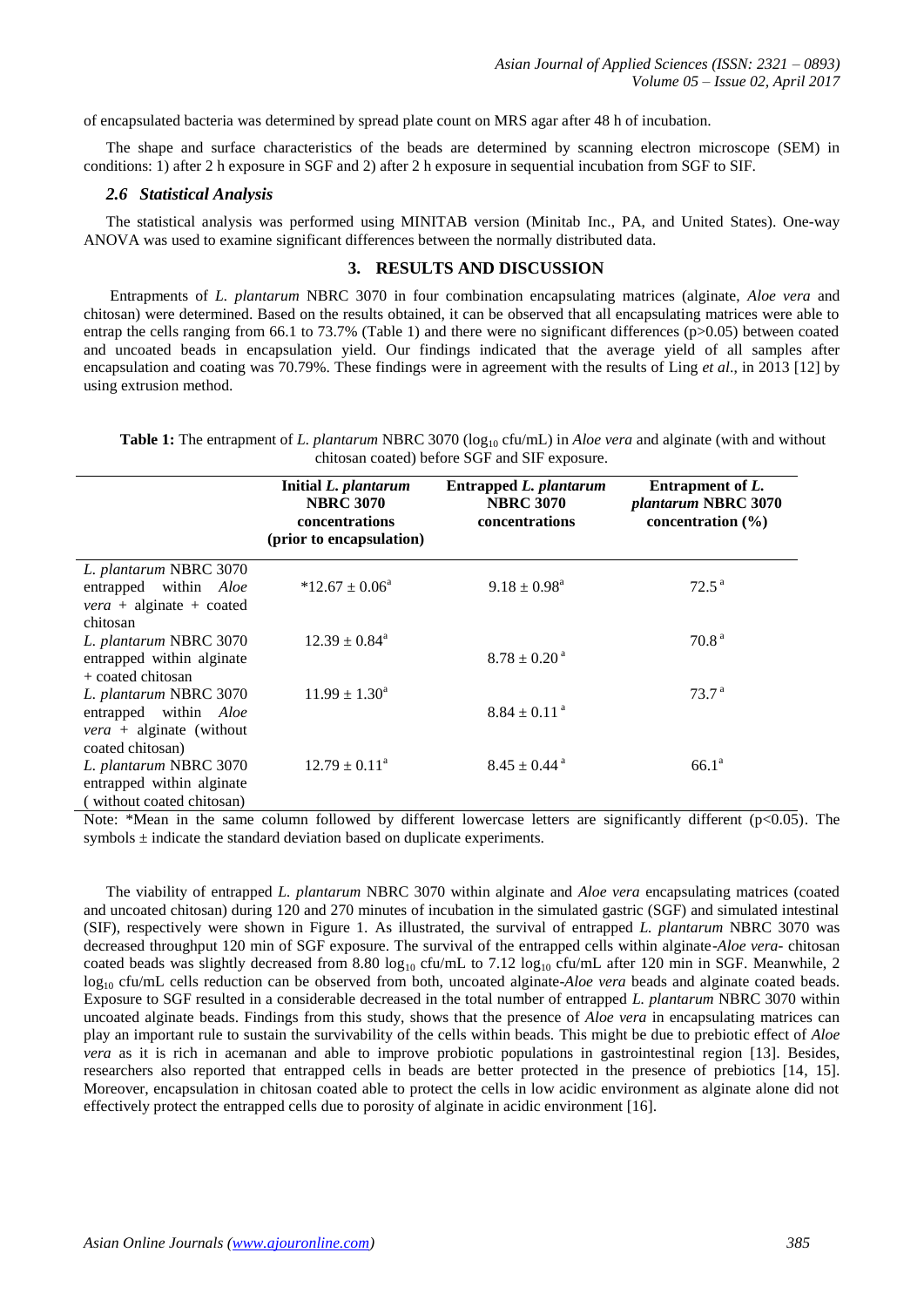

**Figure 1:** The survival of *L. plantarum* NBRC 3070 (log<sub>10</sub> cfu/mL) in alginate-*Aloe vera* beads (coated chitosan and uncoated) during exposure in SGF and SIF.

The effect of the SIF on the viability of the entrapped *L. plantarum* NBRC 3070 is presented in Figure 1. The numbers of cells were declined significantly as the incubation time increased. The rate of cells decrease was significantly greater in the uncoated alginate beads and fully released of cells occurred at 180 min of SGF exposure. Slow release of cells from encapsulating matrices, alginate-*Aloe vera* (coated chitosan and uncoated) were observed and occurred between 240 to 270 min of intestinal exposure. Although cells from all four types of beads were successfully deliver to intestinal region, the cells population initially reaching to the region is important in order to ensure the sufficient to boost health benefits to the host. According to researchers [17, 18], the range of the cells reaching to intestinal region is recommended to be more than  $10^6$  cfu/mL in order to be efficient in their health benefits effect.

Scanning electron microscopy showed the evidence of the cross linking activity of the matrices after expose to SGF and SIF. As shown, the cells remain intact within alginate-*Aloe vera* – chitosan coated beads (Figure 2a) and alginate beads chitosan coated (Figure 2c) after 120 min SGF exposure. In contract, the porosity of alginate-*Aloe vera* uncoated beads (Figure 2b) and alginate uncoated beads (Figure 2d) in SGF can be observed.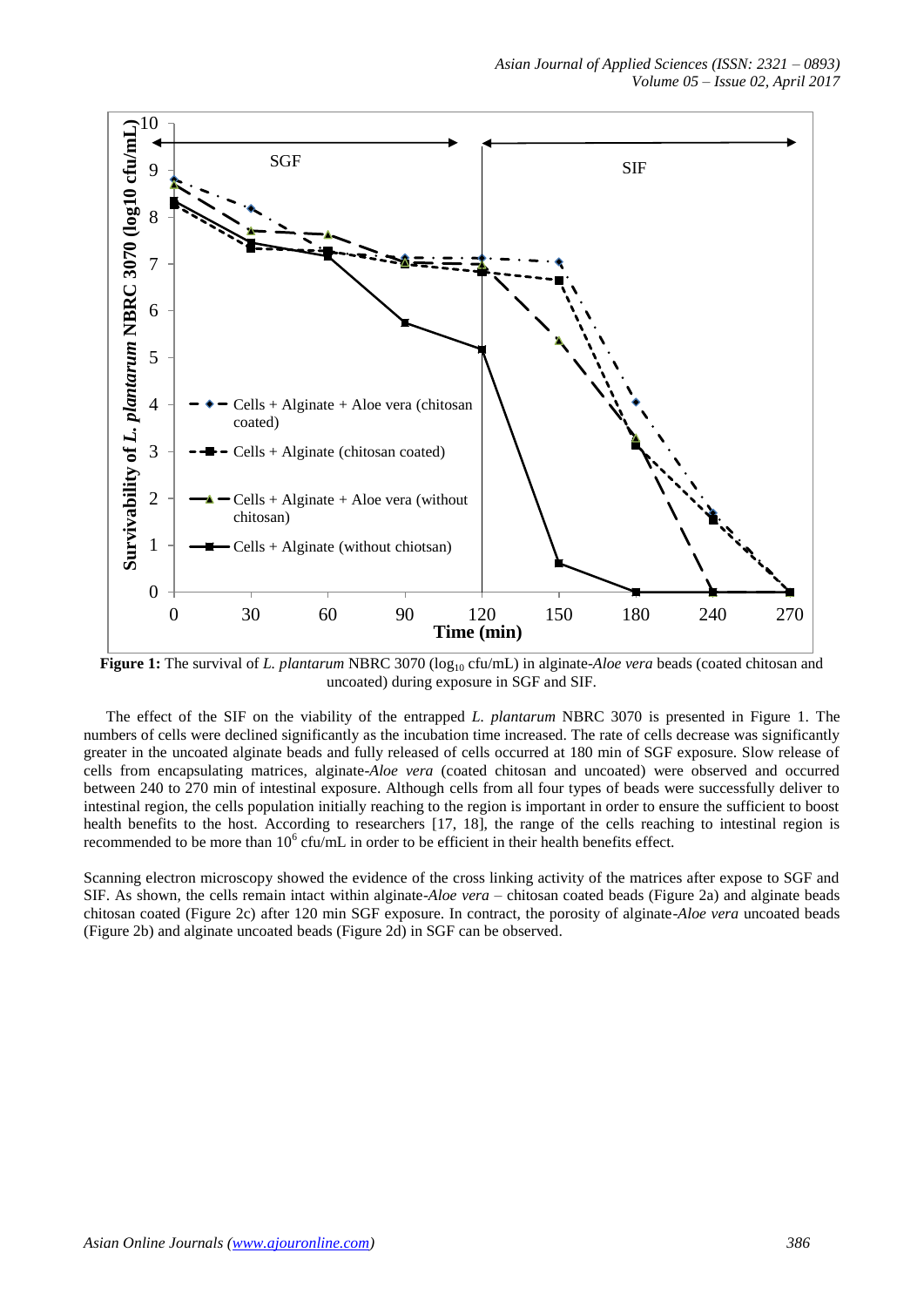*Asian Journal of Applied Sciences (ISSN: 2321 – 0893) Volume 05 – Issue 02, April 2017*



**Figure 2:** Scan electron microscopy images of (a) alginate-*Aloe vera* – chitosan coated beads after 120 min in SGF, (b) alginate-*Aloe vera* uncoated beads after 120 min in SGF, (c) alginate beads chitosan coated after 120 min in SGF and (d) alginate uncoated beads after 120 min in SGF and e) alginate-*Aloe vera* – chitosan coated beads after 270 min in SIF.

After 270 min SIF exposure, the cross linking activity of the matrices become weaker and this is might be the reason of cells were start to be released in the intestinal region and the beads were started to disintegrate (Figure 2e). This observation give an indication that the relaxation of cross linked activity between alginate-*Aloe vera* chitosan coated